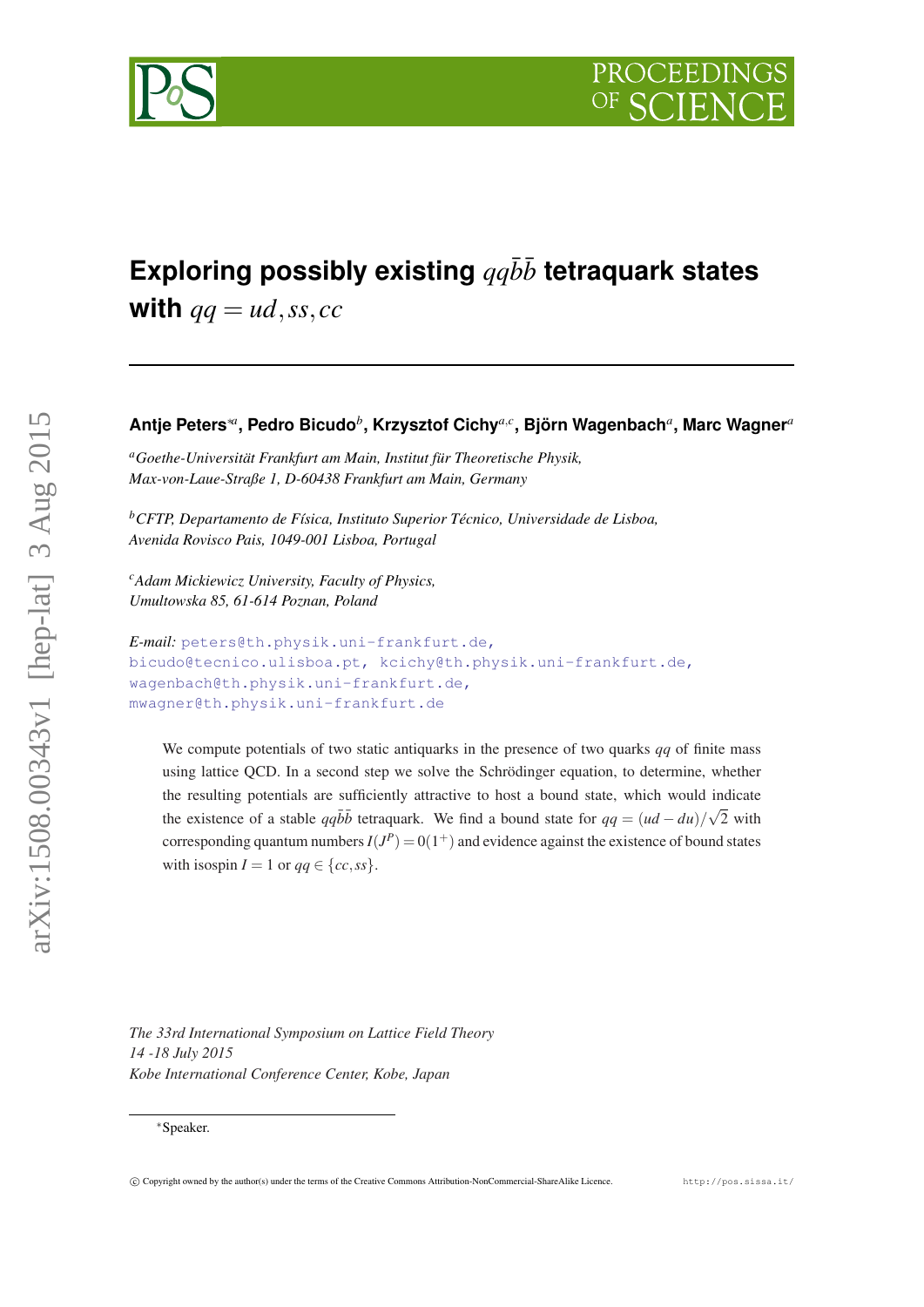#### <span id="page-1-0"></span>1. Motivation

A number of mesons observed in experiments like LHCb or Belle are not well understood. Those mesons have masses and quantum numbers, which are not typical for standard quarkantiquark states, but indicate an exotic four-quark structure. Prominent examples are the charged charmonium-like and bottomonium-like states  $Z_c^{\pm}$  and  $Z_b^{\pm}$  (cf. e.g. [[1](#page-6-0)]). Their masses and decay products suggest the presence of a  $c\bar{c}$  or  $b\bar{b}$  pair, respectively. On the other hand their electric charge indicates additionally a light quark-antiquark pair  $u\bar{d}$  or  $d\bar{u}$ . Those four-quark systems, in the following also referred to as tetraquarks, are expected to be studied in more detail in the near future by experimental collaborations. Therefore, a sound theoretical understanding of those systems is crucial and of great interest.

Here we summarize the main results of our recently published work [\[2\]](#page-6-0), where we have studied four-quark systems with two heavy antiquarks  $\bar{b}\bar{b}$  and two lighter quarks *qq* using lattice QCD and the Born-Oppenheimer approximation. First  $b\bar{b}$  potentials in the presence of lighter quarks *qq* are computed. Then the Schrödinger equation is solved using these potentials, where possibly existing bound states indicate stable tetraquarks. Other papers studying the same systems with similar methods include [[3,](#page-6-0) [4,](#page-6-0) [5,](#page-6-0) [6,](#page-6-0) [7,](#page-6-0) [8,](#page-6-0) [9](#page-6-0), [10,](#page-6-0) [11](#page-6-0), [12,](#page-6-0) [13,](#page-6-0) [14](#page-6-0)].

## 2. Qualitative discussion of  $q\bar{q}\bar{b}\bar{b}$  systems

At small  $\bar{b}\bar{b}$  separations the  $\bar{b}\bar{b}$  interaction is dominated by 1-gluon exchange. For a bound state the  $b\bar{b}$  pair must, therefore, be in an attractive color triplet. Due to the Pauli principle and because we assume a spatially symmetric  $s$ -wave,  $\overline{b}\overline{b}$  has to form an antisymmetric color-spin-flavor combination and, hence, a symmetric spin combination, i.e.  $b\bar{b}$  spin  $j_b = 1$ . Since the complete four-quark system is color neutral, the light quarks *qq* must be in an antisymmetric color antitriplet. Again due to the Pauli principle *qq* has to form an antisymmetric color-spin-flavor combination and, hence, a symmetric spin-flavor combination. Candidates for tetraquarks are, therefore, the (spin) *scalar isosinglet* (i.e. a *qq* spin singlet *j* = 0 with antisymmetric flavor, e.g.  $qq \in \{(ud - \alpha) \mid (0, 0) \in \mathbb{Z} \}$  (1) (i)  $\sqrt{2}$  (1) (i)  $\sqrt{2}$  (1) (i)  $\sqrt{2}$  $du$ )/ $\sqrt{2}$ ,  $(s^{(1)}s^{(2)} - s^{(2)}s^{(1)})/\sqrt{2}$ ,  $(c^{(1)}c^{(2)} - c^{(2)}c^{(1)})/\sqrt{2}$ <sup>1</sup>) and the (spin) *vector isotriplet* (i.e. a *qq* spin triplet *j* = 1 with symmetric flavor, e.g.  $qq \in \{uu, (ud+du)/\sqrt{2}, dd, ss, cc\}$ . The overall quantum numbers of a bound  $qq\bar{b}\bar{b}$  system are  $I(J^P) = 0(1^+)$  for the scalar isosinglet channel and  $I(J^{P}) \in \{1(0^{+}), 1(1^{+}), 1(2^{+})\}$  for the vector isotriplet channel.

At large  $b\bar{b}$  separations the  $b\bar{b}$  interaction is screened by the light quarks *qq*, i.e. the four quarks form a system of two heavy-light mesons. One expects stronger screening for increasing quark mass  $m_q$ , because the wave functions of the corresponding mesons  $q\bar{b}$  are then more compact.

### 3. Lattice QCD computation of static antiquark-antiquark potentials

We extract potentials of two static antiquarks  $\overline{O}\overline{O}$  (approximating the two  $\overline{b}$  quarks of the  $q\overline{q}b\overline{b}$ system) in the presence of two light quarks *qq* from correlation functions

$$
C(t,r) = \langle \Omega | \mathscr{O}^\dagger(t) \mathscr{O}(0) | \Omega \rangle \underset{t \to \infty}{\propto} \exp(-V(r)t). \tag{3.1}
$$

<sup>&</sup>lt;sup>1</sup>To be able to study flavor antisymmetric *qq* combinations with  $q = s$ , we consider two hypothetical degenerate flavors with the mass of the *s* quark,  $s^{(1)}$  and  $s^{(2)}$ , and similarly for  $q = c$ ,  $c^{(1)}$  and  $c^{(2)}$ .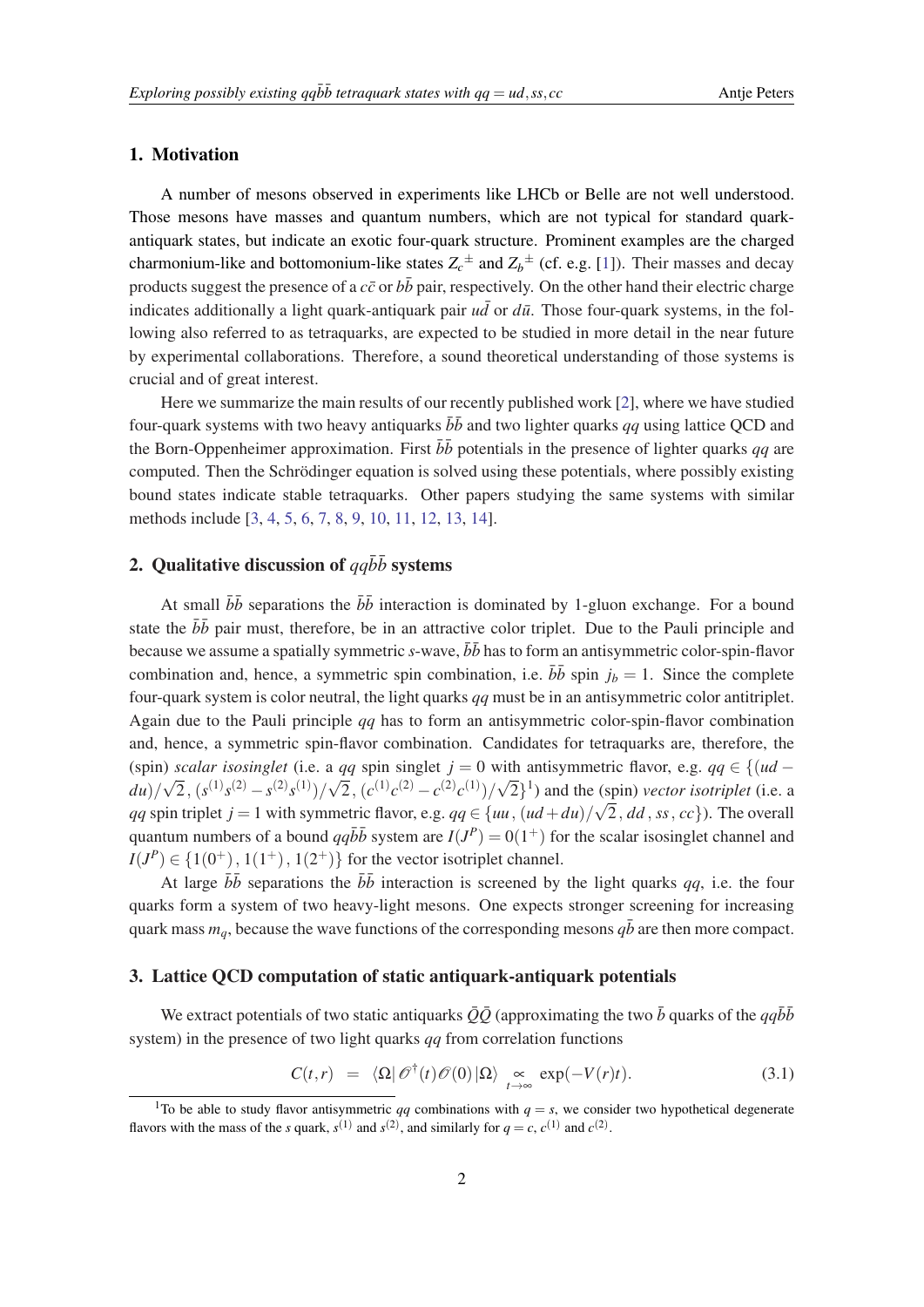<span id="page-2-0"></span> $\mathcal O$  denotes a four-quark creation operator,

$$
\mathscr{O} = (\mathscr{C}\Gamma)_{AB}(\mathscr{C}\tilde{\Gamma})_{CD} \Big(\bar{Q}_C(\mathbf{r}_1)q_A^{(1)}(\mathbf{r}_1)\Big) \Big(\bar{Q}_D(\mathbf{r}_2)q_B^{(2)}(\mathbf{r}_2)\Big) , \quad r = |\mathbf{r}_1 - \mathbf{r}_2|, \quad (3.2)
$$

where  $\Gamma$  is an appropriate combination of  $\gamma$  matrices accounting for defined quantum numbers light quark spin  $|j_z|$ , parity *P* and  $P_x$  (cf. [\[8](#page-6-0)] for details).  $\tilde{\Gamma} \in \{(1 - \gamma_0)\gamma_5, (1 - \gamma_0)\gamma_j\}$  does not affect the resulting potential  $V(r)$ , since the static quark spin is irrelevant.  $\mathscr{C} = \gamma_0 \gamma_2$  denotes the charge conjugation matrix. Note that operators like (3.2) generate overlap not only to mesonic molecule structures, but also to diquark-antidiquark structures [\[15](#page-6-0), [16\]](#page-6-0).

The asymptotic value of a potential and whether it is attractive or repulsive depends on the quantum numbers  $(|j_z|, P, P_x)$  and, hence, on  $\Gamma$ . In the following we are exclusively interested in attractive potentials between two ground state static-light mesons: the scalar isosinglet corresponding to  $\Gamma = (1 + \gamma_0)\gamma_5$  and the vector isotriplet corresponding to  $\Gamma = (1 + \gamma_0)\gamma_j$ .

Computations have been performed using two ensembles of gauge link configurations generated by the European Twisted Mass Collaboration (ETMC) with dynamical *u*/*d* quarks. Information on these ensembles can be found in Table 1 and [\[17](#page-6-0), [18\]](#page-6-0).

|                                     |  |     | $\beta$ lattice size $\mu_l$ a in fm $m_{\pi}$ in MeV # configurations |
|-------------------------------------|--|-----|------------------------------------------------------------------------|
| 3.90 $24^3 \times 48$ 0.00400 0.079 |  | 340 | 480                                                                    |
| 4.35 $32^3 \times 64$ 0.00175 0.042 |  | 352 | 100                                                                    |

Table 1: Ensembles of gauge link configurations (β: inverse gauge coupling; µ*<sup>l</sup>* : bare *u*/*d* quark mass in lattice units; *a*: lattice spacing;  $m_{\pi}$ : pion mass).

## 4.  $q\bar{q}\bar{b}\bar{b}$  tetraquarks in the Born-Oppenheimer approximation

To determine an analytical expression for the  $\overline{Q}\overline{Q}$  potential or equivalently  $\overline{b}\overline{b}$  potential, we fit the ansatz

$$
V(r) = -\frac{\alpha}{r} \exp\left(-\left(\frac{r}{d}\right)^2\right) + V_0 \tag{4.1}
$$

with respect to  $\alpha$ , *d* and  $V_0$  to the lattice QCD results obtained in the previous section. The constant *V*<sup>0</sup> accounts for twice the mass of the ground state static-light meson.

We insert the the analytical expression  $(4.1)$  in the Schrödinger equation for the radial coordinate of the two  $\bar{b}$  quarks (which we assume to be in an *s*-wave),

$$
\left(-\frac{1}{2\mu}\frac{d^2}{dr^2} + U(r)\right)R(r) = E_B R(r) \tag{4.2}
$$

with  $U(r) = V(r)|_{V_0=0}$  and  $\mu = m_b/2$  and determine the lowest eigenvalue  $E_B$ . If  $E_B < 0$ , the four quarks  $q\bar{q}b\bar{b}$  can form a tetraquark. If  $E_B > 0$ , there is no binding, i.e. the four-quark system will always be a system of two unbound *B* mesons. Notice that this so-called Born-Oppenheimer approximation is valid for  $m_q \ll m_b$ , which is certainly the case for  $q \in \{u, d, s\}$  and at least crudely fulfilled for  $q = c$ .

To quantify the systematic errors of different channels (scalar isosinglet and vector isotriplet, different light flavors  $q \in \{u, d, s, c\}$ , we perform a large number of fits varying the range of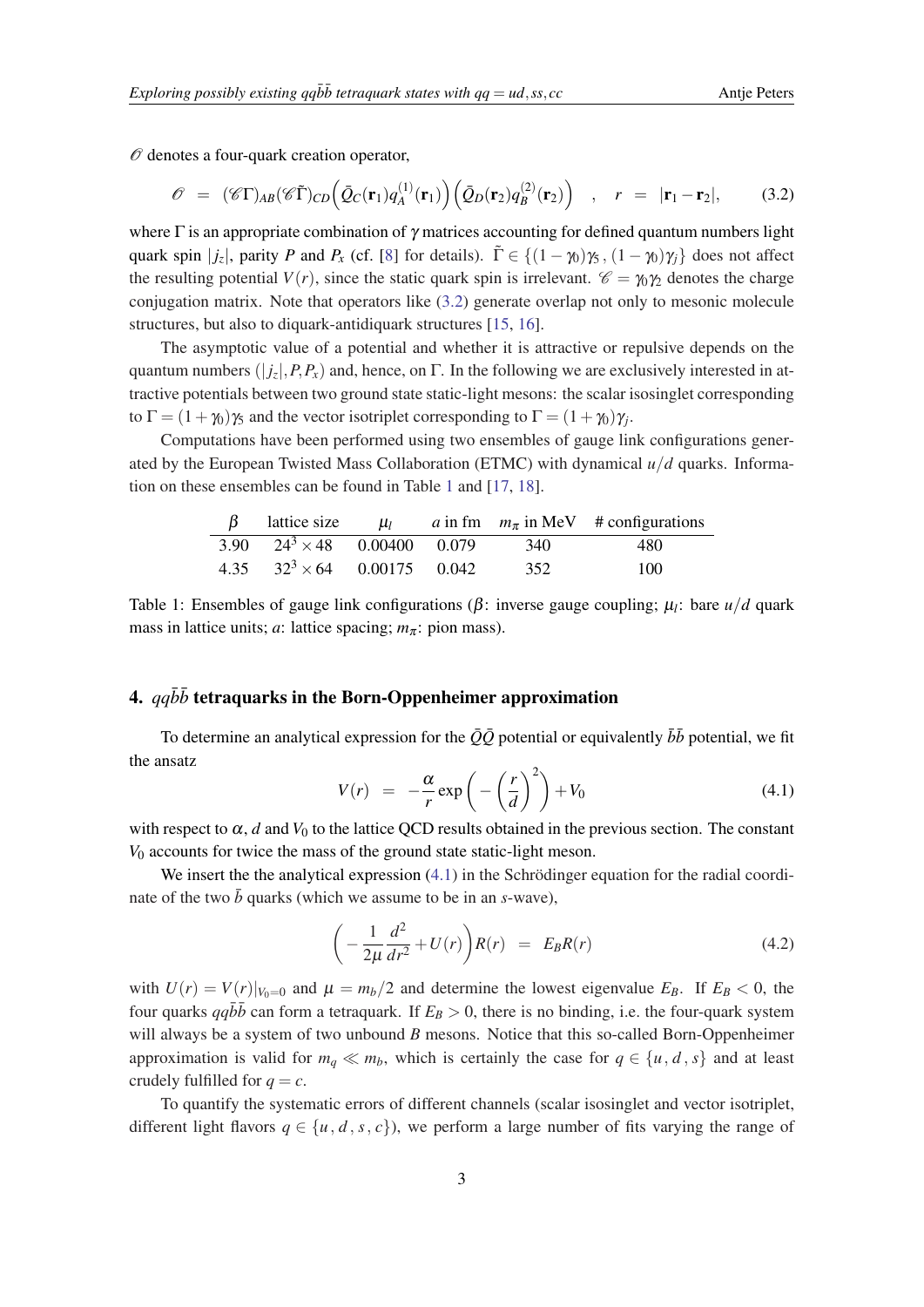temporal separations  $t_{\text{min}} \le t \le t_{\text{max}}$  of the correlation function  $C(t, r)$  (cf. eq. [\(3.1\)](#page-1-0)), at which the lattice potential is read off, as well as the range of spatial  $b\bar{b}$  separations  $r_{\min} \le r \le r_{\max}$  considered in the  $\chi^2$  minimizing fit of eq. ([4.1](#page-2-0)) to the lattice potential. Details on this parameter variation can be found in [[2](#page-6-0)]. For each set of input parameters  $(t_{min}, t_{max}, r_{min}, r_{max})$  we determine  $\alpha$ , *d* and  $E_B$ . Then we generate histograms for  $\alpha$ , *d* and  $E_B$  weighted according to the corresponding  $\chi^2$ /dof. The widths of these histograms are taken as systematic errors of  $\alpha$ , *d* and  $E_B$  [\[19](#page-6-0)], while the statistical errors are obtained via a jackknife analysis. In Figure 1 example histograms for the scalar isosinglet for  $qa = ud$  are shown.



Figure 1: Histograms for the scalar isosinglet for  $qq = ud$ . The red/green/blue bars indicate the statistical/systematic/combined errors.

The resulting potentials fits for different channels, i.e. eq. ([4.1\)](#page-2-0) with corresponding values for  $\alpha$  and  $d$ , are collected in Figure [2](#page-4-0). The error bands represent the combined systematic and statistical errors. One can observe that the potentials are wider and deeper for lighter *qq* quark masses. Moreover, the scalar channels are more attractive than the respective vector channels. Correspondingly, it turns out that there is a bound state only for the scalar isosinglet with  $qq = ud$ with binding energy  $-E_B = 93^{+47}_{-43}$  MeV, i.e. a bound state with around  $2\sigma$  confidence level.

In Figure [3](#page-5-0) we present our results in an alternative graphical way. The three plots correspond to  $u/d$ , *s* and *c* light quarks *qq*, respectively. Each fit of eq. ([4.1](#page-2-0)) to lattice potential results is represented by a dot (red: scalar channels; green: vector channels; crosses:  $r_{\text{min}} = 2a$ ; boxes:  $r_{\text{min}} =$ 3*a*). The extensions of the point clouds represent the systematic uncertainties with respect to  $\alpha$  and *d*. If a point cloud is localized above or left of the isoline with  $E_B = -0.1$  MeV (essentially the binding threshold), the corresponding four quarks  $qq\bar{b}\bar{b}$  cannot form a bound state. A localization below or right of that isoline is a strong indication for the existence of a tetraquark. Again there is clear evidence for a tetraquark state in the scalar  $u/d$  channel. The scalar *s* channel is slightly above, but rather close to the binding threshold. The scalar *c* and all vector channels clearly do not host bound four-quark states.

#### 5. Summary and outlook

We have found a *udbb* tetraquark with quantum numbers  $I(J^P) = O(1^+)$  (i.e. in the scalar isosinglet channel with  $qq = ud$ ) with a confidence level of around  $2\sigma$ . There seem to exist no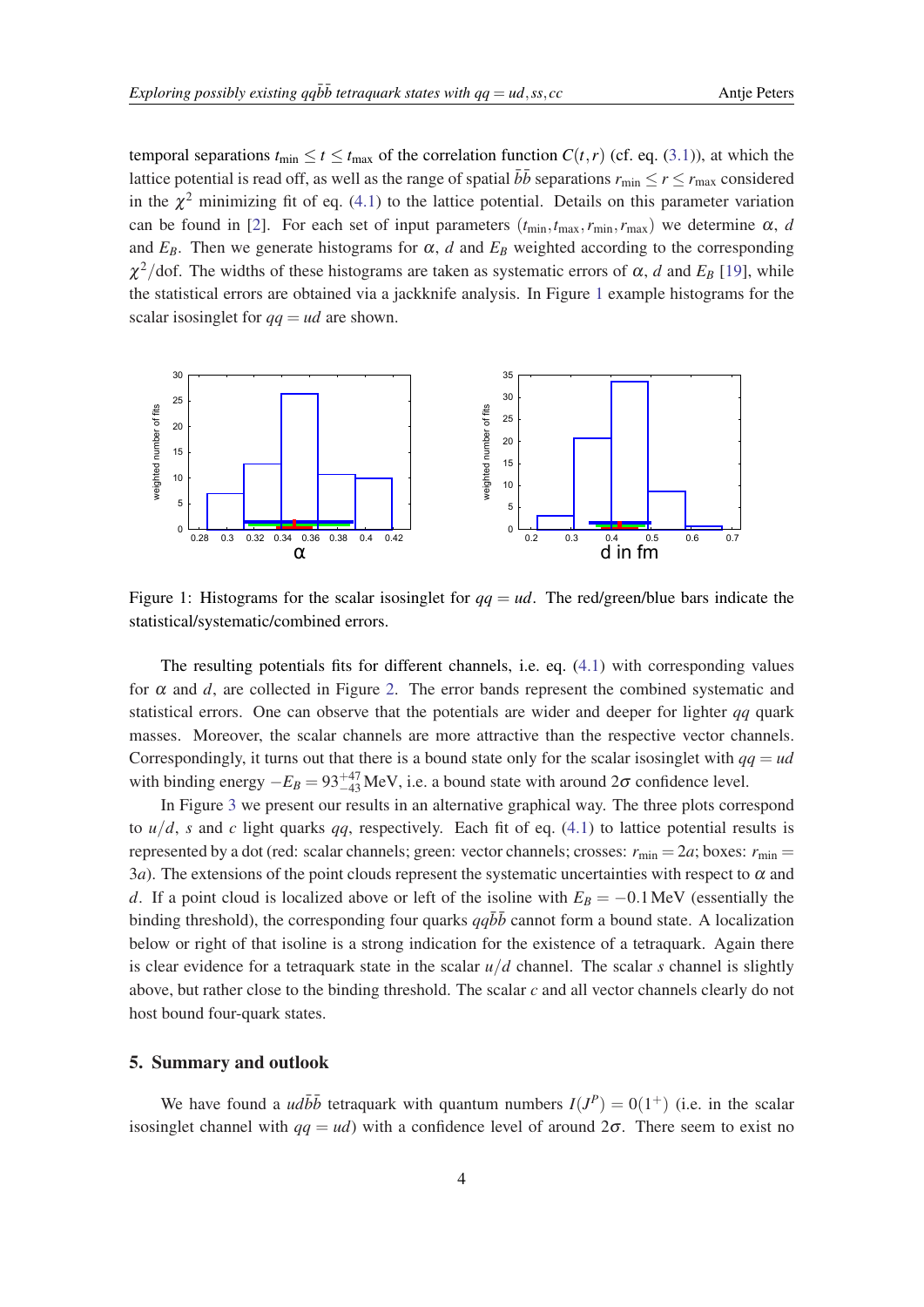<span id="page-4-0"></span>

Figure 2: Potentials fits for different channels (upper line: scalar isosinglet; lower line: vector isotriplet). The curves without an error band are copied from the respective other plots in the same line for easy comparison. Vertical lines indicate the available lattice  $\bar{b}\bar{b}$  separations.

tetraquarks for the other channels.

In this work lattice QCD computations have been performed for light *u*/*d* quarks corresponding to  $m_\pi \approx 340$ MeV. We plan to repeat the analysis for at least another pion mass and then extrapolate to the physical point. It will then be most interesting to check, whether a bound state will also appear in the vector isotriplet channel with  $qa = ud$ . Another aspect is to investigate the structure of the found  $I(J^P) = 0(1^+)$  tetraquark, i.e. to explore, whether it is rather a mesonic molecule or a diquark-antidiquark pair. We also plan to include corrections due to the heavy quark spins (for first preliminary results cf. [\[14](#page-6-0)]). Finally, one should study the experimentally more accessible, but theoretically more challenging case of  $q\bar{q}b\bar{b}$  systems.

#### Acknowledgments

P.B. thanks IFT for hospitality and CFTP, grant FCT UID/FIS/00777/2013, for support. M.W. and A.P. acknowledge support by the Emmy Noether Programme of the DFG (German Research Foundation), grant WA 3000/1-1.

This work was supported in part by the Helmholtz International Center for FAIR within the framework of the LOEWE program launched by the State of Hesse.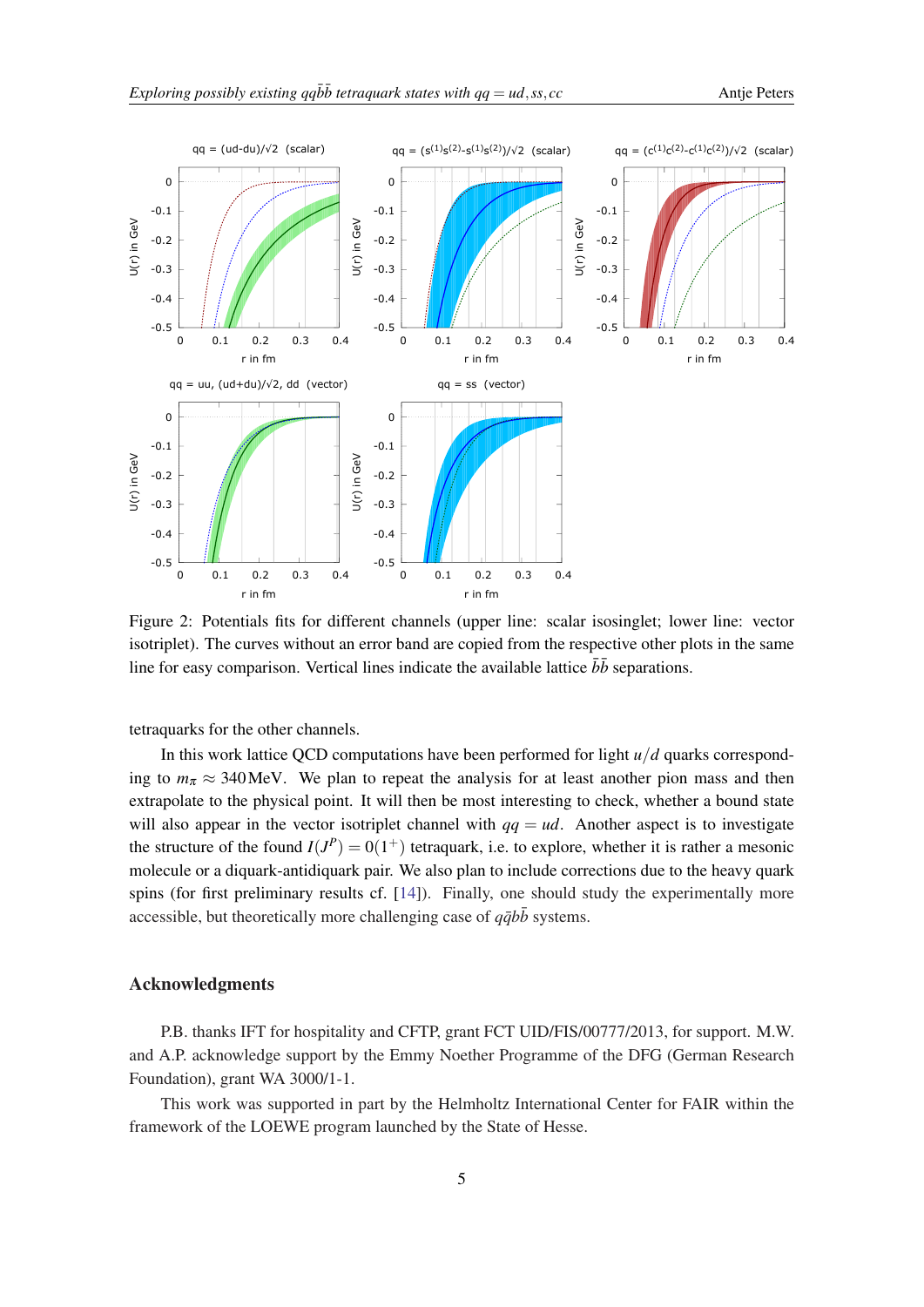<span id="page-5-0"></span>

Figure 3: Binding energy isolines  $E_B$  = constant in the  $\alpha$ -*d*-plane for  $u/d$ , *s* and *c* light quarks *qq* together with the fit results of eq. (4.1) to lattice potentials.